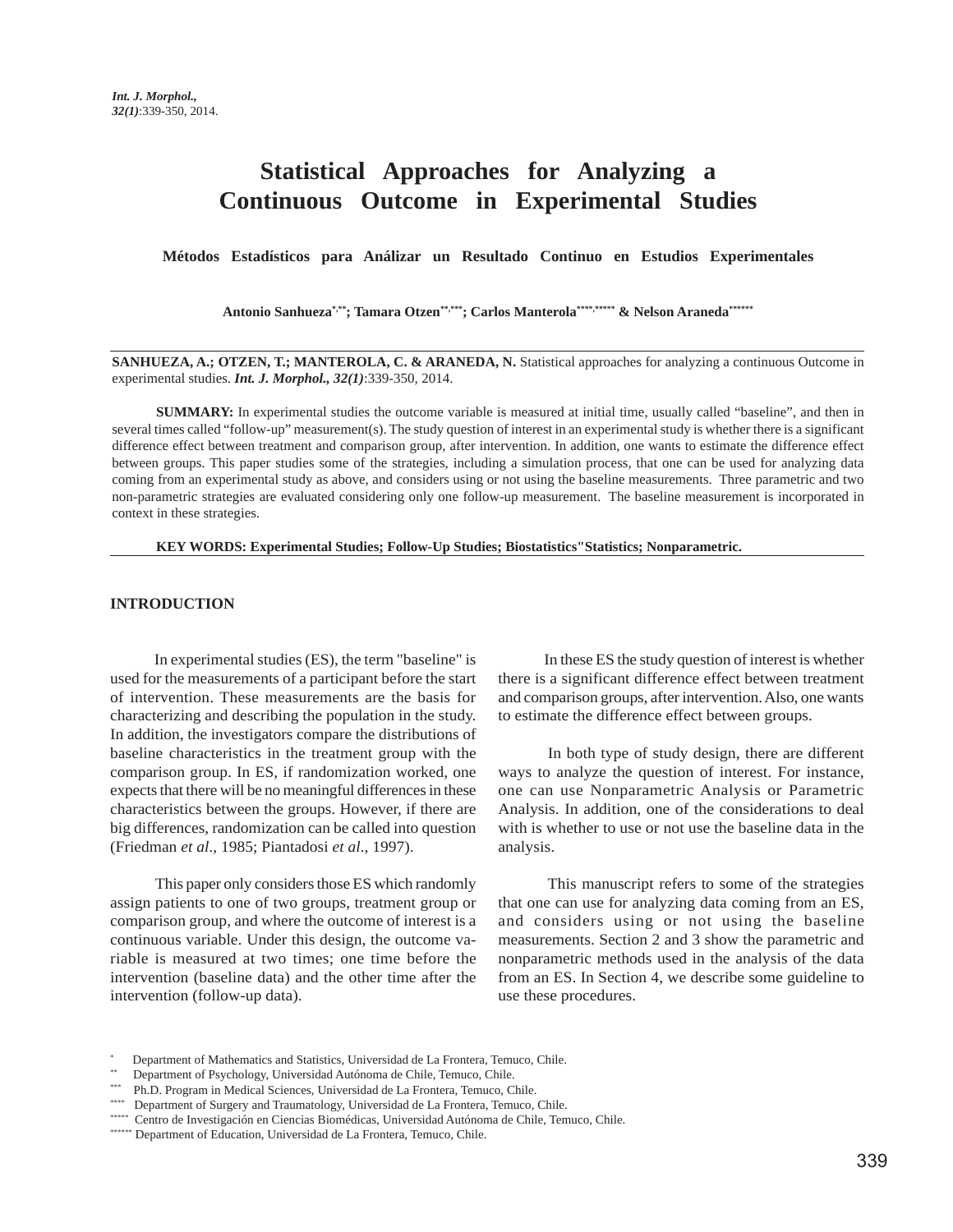#### **MATERIAL AND METHOD**

**Parametric methods**. In an experimental study, patients are randomly assigned to the comparison group or treatment group, before the intervention is applied. It is assumed that there are continuous measures on each participant at two times, before intervention and after intervention, for an outcome variable of interest. Suppose that measurements of the outcome variable on patients at the baseline (before intervention) for control group and treatment group are  $Y_{\text{crit}}$  $b_{i}$ ,  $i = 1, ..., n_{\text{ctrl}}$  and  $Y_{\text{treat}, b, i}$ ,  $i = 1, ..., n_{\text{treat}}$ , respectively. Similarly, let the corresponding measurements at the followup (after intervention) for control group and treatment group be  $Y_{\text{ctrl}, f, i}$ ,  $i = 1, ..., n_{\text{ctrl}}$  and  $Y_{\text{treat}, f, i}$ ,  $i = 1, ..., n_{\text{treat}}$ , respectively. Suppose that the variance-covariance matrix in the two groups is identical and equal to:

$$
\Sigma_{b,f} = \begin{pmatrix} \sigma^2 & \sigma^2 \rho \\ \sigma^2 \rho & \sigma^2 \end{pmatrix}
$$

where  $\sigma^2 = \text{Var}(Y_{\text{ctrl}, b, i}) = \text{Var}(Y_{\text{treat}, b, i})$  and  $\rho = \text{Corr}(Y_{\text{ctrl}, b, i})$ ; *Y*<sub>treat, b, i</sub>). This assumption means that the variance of the continuous outcome at baseline and at follow-up is the same,  $\sigma^2$ , and the correlation between both outcomes is  $\rho$ .

 The interest of this experiment is the assessment of the difference effect between treatment and control group. It is possible to analyze the difference effect between these groups by using the following strategies:

**Simple model.** This strategy uses measures on each participant at follow-up only (no baseline data). It can be represented by  $Y_f = \alpha_0 + \alpha_1 T + e$ , where  $Y_f$  is the outcome at follow-up,  $\alpha_0$  is the intercept term, all is the effect of difference between treatment group and control group, *T* is an indicator variable of group, and e is the error term that follows a normal distribution with mean 0 and variance  $\sigma^2$ . In this model, the unbiased estimate of  $\alpha$ <sub>1</sub> is given by:

$$
\widehat{\alpha}_1 = \overline{Y}_{\textit{treat}} - \overline{Y}_{\textit{ctrl}}
$$

where  $\bar{Y}_{treat}$  and  $\bar{Y}_{crt}$  are the average values of the outcome at follow-up in the treatment group and control group, respectively. The meaning of this estimator is just the difference of the two means without controlling for the baseline measurements. It is assumed that the randomization produces balance of the outcome between the groups. The variance of the estimate of  $\alpha_1$  is:

$$
Var(\hat{\alpha}_1) = \sigma^2 \left( \frac{1}{n_{\text{reat}}} + \frac{1}{n_{\text{ctrl}}}\right)
$$

and if the sample sizes of the treatment and control groups are equal  $(n_{\text{test}} = n_{\text{ctrl}} = n)$  we obtained the known expression:

$$
Var(\hat{\alpha}_1) = \frac{2}{n}\sigma^2
$$

 Most standard analysis of ES state that randomization takes care of baseline differences and thus this Simple model approach is appropriate.

**Difference Score mode**l. This method employs differences of the measures of follow-up and baseline on each participant. The following model is used:  $Y_f - Y_b = \beta_0 + \beta_1 T$ + *e*, where  $(Y_f - Y_b)$  is the difference between the outcome variable at follow-up and baseline,  $\beta_0$  is the intercept term,  $\beta_1$  is the effect of difference of treatment and control group, and *T* and *e* are as before. The estimated difference of treatment effect is given by:

$$
\widehat{\beta}_1 = \overline{Z}_{\text{treat}} - \overline{Z}_{\text{ctrl}}
$$

where,  $Z_{\text{treat}} = Y_{\text{treat},f} - Y_{\text{treat},b}$ ,  $Z_{\text{ctrl}} = Y_{\text{ctrl},f} - Y_{\text{ctrl},b}$  and  $Y_{\text{ctrl},f}$  and *Y<sub>treat,f</sub>* are the sample means of the outcome variables at follow-up for control group and treatment group, and  $Y_{\text{crl},b}$ and  $Y_{t_{\text{treat},b}}$  are the sample means at baseline for control group and treatment group, respectively. This estimator considers the potential imbalance in the outcomes due to the randomization process. Note that,  $\beta$ , compare the differences between the means  $Z_{\text{real}}$  and  $Z_{\text{cell}}$  adjusted by the averages at baseline.

The variance of the estimate of is given by:

$$
Var(\hat{\beta}_1) = 2\sigma^2 (1-\rho) \left( \frac{1}{n_{\text{real}}} + \frac{1}{n_{\text{ctrl}}} \right)
$$

and if the sample size are equals, then:

$$
Var(\hat{\beta}_1) = \frac{4}{n} \sigma^2 (1 - \rho)
$$

where  $\rho$  is the within-subject correlation between baseline and follow-up measurements. In general, this correlation is most likely to be positive, reducing the variance of  $\beta$ <sub>1</sub>.

This approach is often more efficient than using only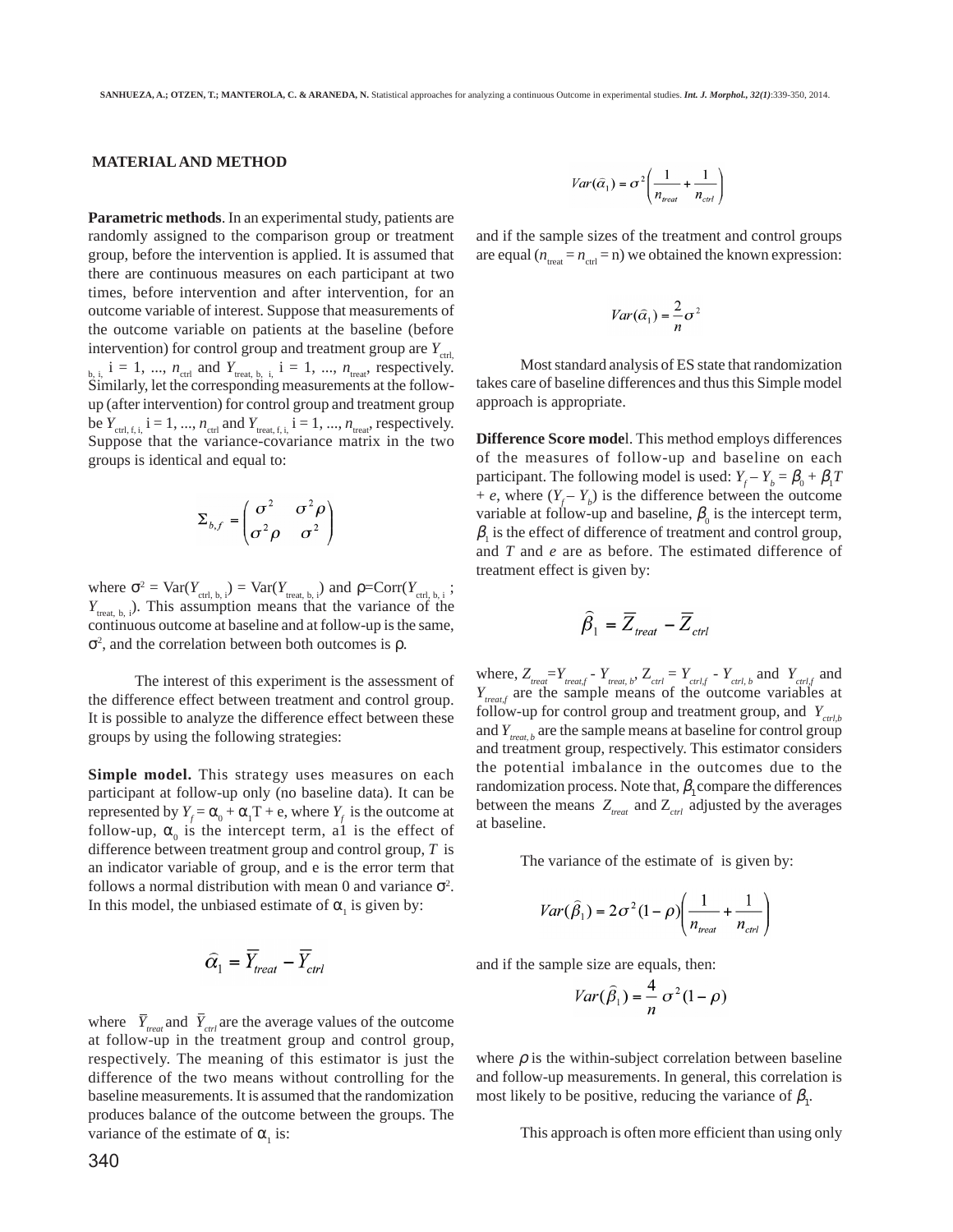a single follow-up measurement because the standard error of the effect of difference of treatment and control is usually reduced as the result of using two measurements from each participant.

**Analysis of Covariance (ANCOVA) model**.This method employs the baseline measurement as a covariate. One fits the following regression model:  $Y_f = \delta_0 + \delta_1 T + \delta_2 Y_b + e$ , where  $\delta$ <sub>o</sub> is the intercept term,  $\delta$ <sub>*l*</sub> is the effect of the difference between the treatments,  $\delta_2$  is the effect of the baseline measurement, and *T* and *e* are as before. This model depends on several assumptions, including normality of error terms, equality of error variances for different treatments, equality of slopes for the different treatment regression lines, and linearity of regression. The unbiased estimate of  $\delta_i$  is given by:

$$
\hat{\delta}_1 = \overline{Y}_{treat, f} - \overline{Y}_{ctrl, f} - \hat{\delta}_2 (\overline{Y}_{treat, b} - \overline{Y}_{ctrl, b})
$$
 with  

$$
\hat{\delta}_2 = \frac{(n_{ctrl} - 1)S_{Y_{b, crit}}^2 \hat{\delta}_{1,ctrl} + (n_{treat} - 1)S_{Y_{b, read}}^2 \hat{\delta}_{1, treat}}{(n_{ctrl} - 1)S_{Y_{b, crit}}^2 + (n_{treat} - 1)S_{Y_{b, read}}^2}
$$

where  $\delta_{i, \text{ctrl}}$  and  $\delta_{i, \text{treat}}$  are the estimate slopes on separate line fits for control group and treatment group,  $S^2_{\gamma_{b, \text{ctrl}}}$  and  $S<sup>2</sup>$ <sub>*Yb,teat*</sub> are the sample variances of the outcome variable at baseline for control group and treatment group,  $Y_{crit}$  and *Y<sub>treat f</sub>* are the sample means of the outcome variables at follow-up for control group and treatment group, and  $Y_{crth}$ and *Ytreat,b* are the sample means at baseline for control group and treatment group, respectively. The estimator  $\delta_i$  is a generalization of the previous estimators shown in 1.1 and 1.2 (Kleinbaum *et al*., 1998).

Considering that here we have two groups (control and treatment) the two adjusted regression lines by fitting the ANCOVA model are:

Comparison group (T=0):

$$
\widehat{Y}_f = \widehat{\delta}_0 + \widehat{\delta}_2 Y_b
$$

Treatment group (T=1):

$$
\widehat{Y}_f = (\widehat{\delta}_0 + \widehat{\delta}_1) + \widehat{\delta}_2 Y_i
$$

An alternative way to calculate the unbiased estimate of  $\delta$ , is :

$$
\widehat{\delta}_1 = \overline{Y}_{\text{reat},f}(adj \text{ used}) - \overline{Y}_{\text{ctrl},f}(adj \text{ used})
$$

where:

$$
\overline{Y}_{\text{real},f}(\text{adj}\text{ used}) = (\widehat{\delta}_0 + \widehat{\delta}_1) + \widehat{\delta}_2 \overline{Y}, \overline{Y}_{\text{crt},f}(\text{adj}\text{ used}) = \widehat{\delta}_0 + \widehat{\delta}_2 \overline{Y} \text{ with}
$$
\n
$$
\overline{Y} = \frac{n_{\text{ctrl}} \overline{Y}_{\text{ctrl},b} + n_{\text{real}} \overline{Y}_{\text{real},b}}{n_{\text{ctrl}} + n_{\text{real}}}
$$

So, the variance of the estimate of  $\delta_i$  is given by:

$$
Var(\hat{\delta}_1) = \sigma^2 (1 - \rho^2) \left( \frac{1}{n_{\text{treat}}} + \frac{1}{n_{\text{ctrl}}} \right)
$$

and if  $n_{\text{treat}} = n_{\text{treat}} = n$  then

$$
Var(\hat{\delta}_1) = \frac{2}{n} \sigma^2 (1 - \rho^2)
$$

Thus, the covariance analysis reduces the variance of the treatment effect estimate and thereby is a more powerful statistical test (provides narrower confidence intervals) for examining the difference between groups (Koch *et al*., 1982).

**Non-parametric methods**. Based on randomization in the study design, the analysis can be nonparametric. For instance, it is possible to use the Wilcoxon-Mann-Whitney test to analyze the strategies of the Simple model and Difference Score model above, and the Rank Analysis of Covariance to analyze the ANCOVA model (Wilcoxon *et al*., 1945).

The Wilcoxon-Mann-Whitney test can test the null hypothesis that the distribution of an ordinal scale response variable is the same in two independent groups. This statistical test is sensitive to the alternative hypothesis that there is a location difference between the two groups. Also, this statistical test can be used when the t-test is appropriate (Wilcoxon *et al*.).

The Wilcoxon-Mann-Whitney test converges to the Mantel-Haenszel mean score statistic for the special case of one stratum when rank scores are used, if the sample size is large. Thus, another way to analyze the data under the Simple model and Difference Score model is using the Mantel-Haenszel mean score statistic (Wilcoxon *et al*.).

As mentioned before, the ANCOVA model depends on several assumptions which one must prove before fitting the model. In situations in which these assumptions are not satisfied, it can be used the Rank Analysis of Covariance (Quade *et al*., 1982). This technique can be combined with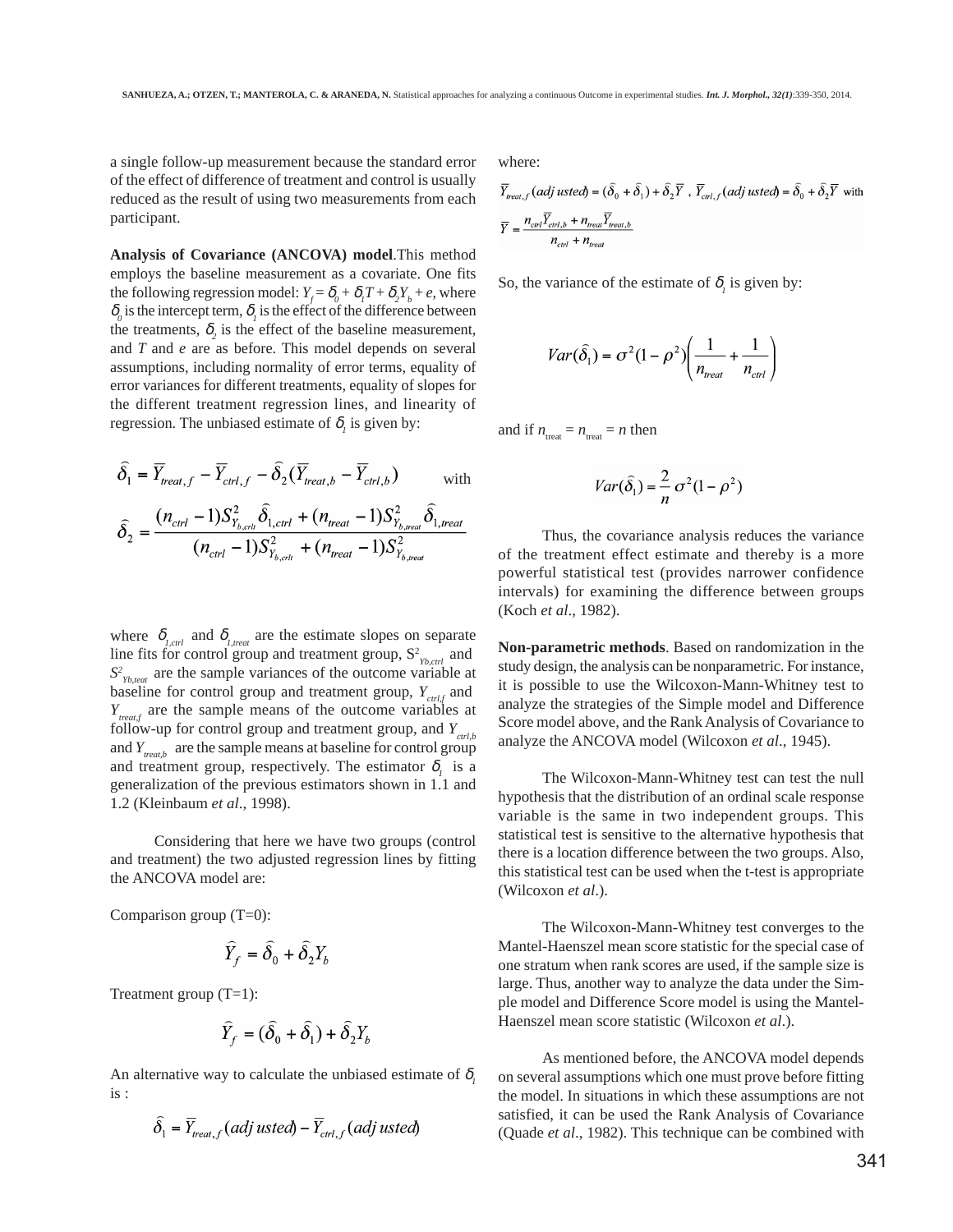the extended Mantel-Haenszel statistics to establish nonparametric comparisons between treatment groups, after adjusting for the effect of thecovariate (Koch *et al*., 1982, 1990).

The advantages of nonparametric methods include higher statistical power under certain conditions, exact pvalues for the test when sample size is small, and no assumptions of any kind of distribution. However, the disadvantage of this method is the lack of estimates of the magnitude of treatment effects.

**Relative Efficient**. The relative efficiency (Reffic) of the three parametric methods above can be calculated. The relative efficiency of the Difference Score model relative to the Simple model, the relative efficiency of ANCOVA relative to the Simple model, and the relative efficiency of the Difference Score relative to ANCOVA, is going to be calculated. The Reffic is defined in terms of the ratio of the variance of the effect based on each method.

Let  $Y_{ki}$  indicate the baseline measurement and  $Y_{ki}$ the follow-up measurement, then the difference score is:*di*  $= Y_{fi} - Y_{bi}$ . Assume normality for  $Y_{bi}$  and  $Y_{fi}$ , with  $Var(Y_{bi}) =$  $Var(Y_e) = \sigma^2$  and correlation between  $Y_e$  and  $Y_e$  given by  $ρ.$  The variance of d is given by  $Var(d_i) = 2(1 - ρ)σ^2$ , with the restriction of equal variance for  $Y_{bi}$  and  $Y_{fi}$ . So, the efficiency of the Difference score relative to the Simple model is equal to:

 $\text{Re}\,\textit{ffic}(\textit{DifferenceScore}, \textit{Simple} \,\text{mod}\,\textit{el}) = \frac{\textit{Var}(\textit{DifferenceScoreModel})}{\textit{Var}(\textit{SimpleModel})}$ Var(SimpleModel)  $= 2(1-\rho)\frac{Var(Y_{fi})}{Var(Y_{fi})}$ 

$$
=2(1-\rho)
$$

A correlation between  $Y_{bi}$  and  $Y_i$  greater than 0.5 would make the Difference Score model more efficient than the Simple model. Also, a correlation less than 0.5 insures that the Simple model is more efficient than the Difference Score model.

Under the ANCOVA model, the variance of  $Y<sub>f</sub>$  given  $Y_{bi}$  is:

$$
Var\left(\frac{Y_{f i}}{Y_{bi}}\right) = (1 - \rho^2)Var(Y_{f i})
$$

Then the efficiency of ANCOVA relative to the Simple model is given by:

Reffic(ANCOVA, Simple model) = Var (ANCOVA) / Var(Simple model)  $= (1 - \rho^2)$ 

*Reffic*(ANCOVA, *Simple model*) = *Var* (ANCOVA) /  $Var(Simple model) = (1-\rho^2)$ 

This value is always less than or equal to 1. Therefore, ANCOVA is never less efficient than the Simple model. The efficiency of the Difference Score relative to ANCOVA is equal to:

*Reffic(Difference Score, ANCOVA) = Var (Difference Score) / Var (ANCOVA)*

$$
= 2 (1-\rho) / (1-\rho^2) = 2 / (1+\rho)
$$

which is always greater than or equal to 1. So, ANCOVA never has less efficiency than the Difference score model.

### **Applications**

Example: A Experimental Study to Compare Two Treatments of Cholesterol

This example is based on data from an experimental community-based trial to compare the efficacy of a schoolbased treatment with a placebo group for reducing cholesterol levels in children (Harrell *et al*., 1996). By randomization, 617 children were assigned to the control group and 546 children were assigned to the treatment group. The primary outcome variable was level of cholesterol for the 1163 children, measured at two times, before intervention and after intervention.

The analysis plan for this experimental study identified 5 covariables at baseline as relevant candidates for adjustment, which were Height (cm), Weight (kg), VO<sub>2</sub> Max (aerobic capacity, ml/kg/min), Skinfold Sum (mm), and Systolic BP (mmHg).

Table I describes the characteristics of the children at baseline. From this table, one can see the imbalance in the distribution of baseline Cholesterol values for the two groups. The average cholesterol level was 164.9 mg/dl and 168.2 mg/dl in the control group and the treatment group, respectively. The distributions of the covariables Height, Weight, VO<sub>2</sub> Max, Skinfold Sum, and Systolic BP do not vary much between the treatment group and control group at baseline (Table I). The statistical analysis for this ES considers the nonparametric and parametric methods mentioned in section 1.

#### **3.1. Parametric Analysis**

The three models mentioned in section 1.1 are applied to the data in this section. PROC GLM in SAS is used to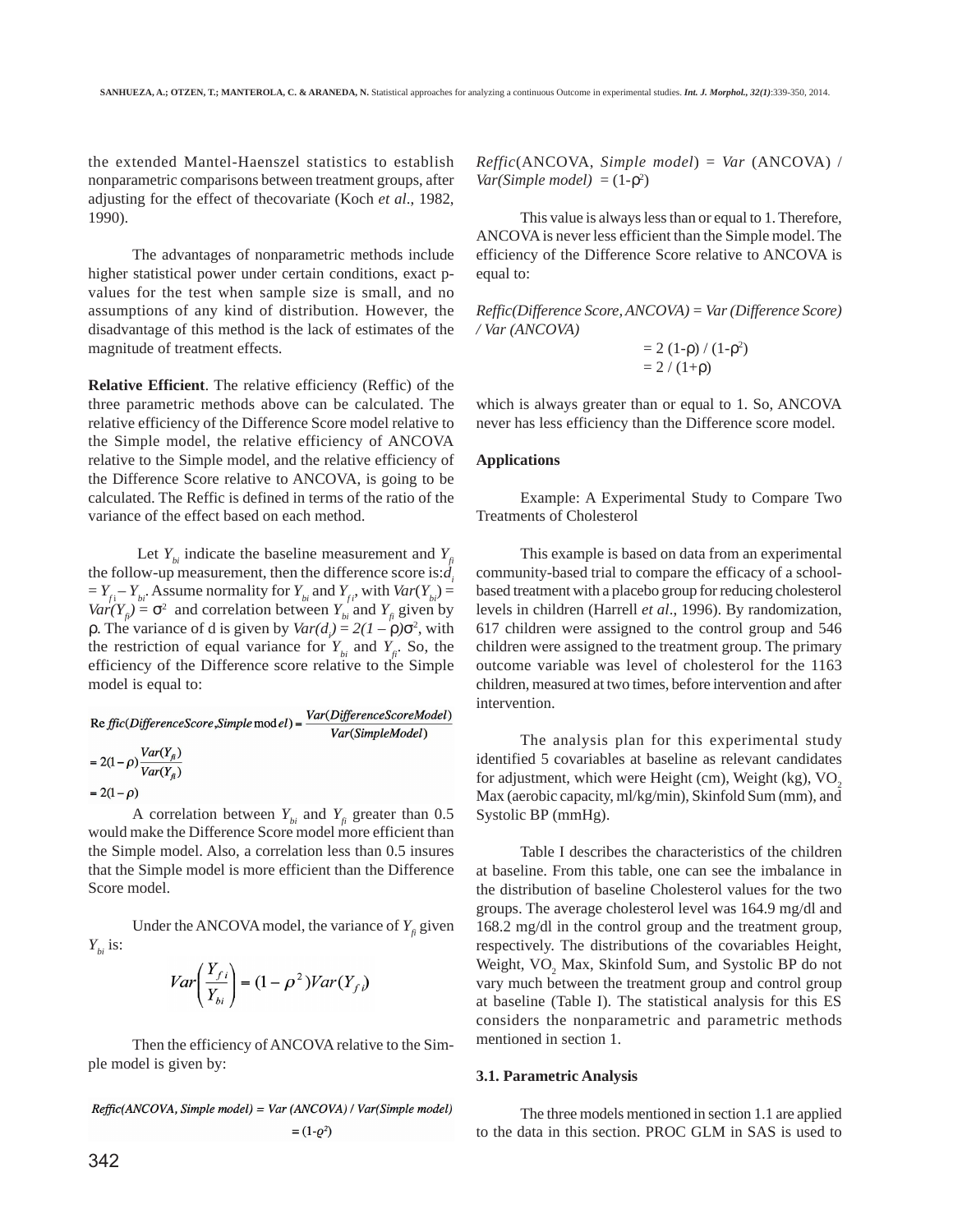| Variables              | Control group<br>$(n = 617)$ | Treatment group<br>$(n = 546)$ |
|------------------------|------------------------------|--------------------------------|
| Cholesterol (mg/dl)    | 164.9±27.81                  | $168.2 \pm 30.81$              |
| Height (cm)            | 136.6±7.21                   | $135.6\pm7.11$                 |
| Weight $(Kg)$          | $34.9 \pm 9.30$              | $33.9 \pm 8.34$                |
| $V0$ , Max (ml/kg/min) | $41.5 \pm 10.11$             | $42.5 \pm 9.59$                |
| Skinfold Sum (mm)      | $26.2 \pm 14.58$             | $25.5 \pm 13.68$               |
| Systolic BP (mmHg)     | $104.0 \pm 10.06$            | $103.5 \pm 9.94$               |

Table I. Baseline Characteristics of the 1163 Children (mean±SD).

calculate the corresponding statistics for each model. Also, an estimate of the difference effect between groups will be provided.

Table II shows the results of the analysis for the three models mentioned. For the Simple Model, the effect of the difference between groups is not significant (pvalue=0.1168). The estimated effect difference in cholesterol at follow-up of the two groups is 2.73. This analysis is equivalent to using a t-test statistic for two independent samples.

Table II. Parametric Analysis Using Linear Models.

| Model                  | Model                           | Parameter | Standard | p-values |
|------------------------|---------------------------------|-----------|----------|----------|
| Specification          | terms                           | estimate  | error    |          |
| Simple model           | $\alpha_{0}$                    | 161.25    | 1.268    | < 0.0001 |
|                        | $\alpha_{1}$                    | 2.73      | 1.741    | 0.1168   |
| Difference             | $\pmb{\beta}_0$                 | $-6.70$   | 0.866    | < 0.0001 |
| score model            | $\beta_{\scriptscriptstyle 1}$  | 6.05      | 1.188    | < 0.0001 |
|                        | $\delta_{_0}$                   | 31.07     | 3.328    | < 0.0001 |
| <b>ANCOVA</b><br>model | $\delta_{\scriptscriptstyle 1}$ | 5.30      | 1.125    | < 0.0001 |
|                        |                                 | 0.77      | 0.019    | < 0.0001 |

The second model, Difference Score, shows that the difference between the groups is significant (p-value < 0.0001). The estimate of the difference in cholesterol of the groups is 6.05. The adjusted linear model for the difference score is given by:

$$
Y_f - Y_b = -6.70 + 6.05T
$$

The ANCOVA model shows that Cholesterol at follow-up depends strongly on the Cholesterol at baseline (p-value < 0.0001) and the difference between groups, after accounting for the baseline Cholesterol level, is significant  $(p$ -value  $< 0.0001$ ). The two adjusted regression lines are: Comparison group:

$$
Y_f = 31.07 + 0.77Y_b
$$

and Treatment group:

$$
\hat{Y}_f = 36.37 + 0.77Y_b
$$

, respectively and the estimate of difference between treatments after accounting for the baseline Cholesterol level is 5.30.

From the Difference Score model and the ANCOVA model, one can note that there is no difference in the conclusions for this analysis, because the p-values associated with the difference in the groups are almost the same. However, the value of the statistic associated with the difference in groups for the Difference Score model is greater than the value associated with the ANCOVA model, but the standard error of the estimate of difference between the groups for the Difference Score model is less than the standard error of the estimate of the difference for the ANCOVA model (Table II).

The analysis also considered adjusting simultaneously for the covariables Height, Weight,  $VO<sub>2</sub>$  Max, Skinfold Sum, and Systolic BP at baseline. Table IV and Table V show the results of this analysis. All of the models are ANCOVA models; however, keep the same names as given above (Simple model, Difference Score model, ANCOVA model) in order to facilitate comparisons among the models using additional covariables and those not using the covariables. The Simple model shows no difference between the groups (p-value  $= 0.1031$ ). The difference score model shows a significant difference between the groups (p-value  $= 0.0001$ ). The ANCOVA model shows that the effect of the difference between groups is significant (pvalue=0.0001).

 The conclusions related to the difference between groups obtained from those models with the 5 additional covariables (Height, Weight,  $VO<sub>2</sub>$  Max, Skinfold Sum, and Systolic BP) at baseline are the same as those without the additional covariables (see Tables IV and V). Also, the estimates of the difference effects between groups are almost the same for those models with the 5 additional covariables and those without the additional covariables. In other words, it is not necessary to adjust for the 5 covariables in the three models used, because the distribution of these 5 covariables at baseline is balanced between the two groups.

Table III. Wilcoxon-Mann-Whitney Test Using the Mantel-Haenszel Score Chi-Square Statistic.

| Model                  | Mantel-Haenszel<br><b>Statistic</b> | df | p-value |
|------------------------|-------------------------------------|----|---------|
| Simple model           | 2.40                                |    | 0.121   |
| Difference Score model | 26.36                               |    | 0.001   |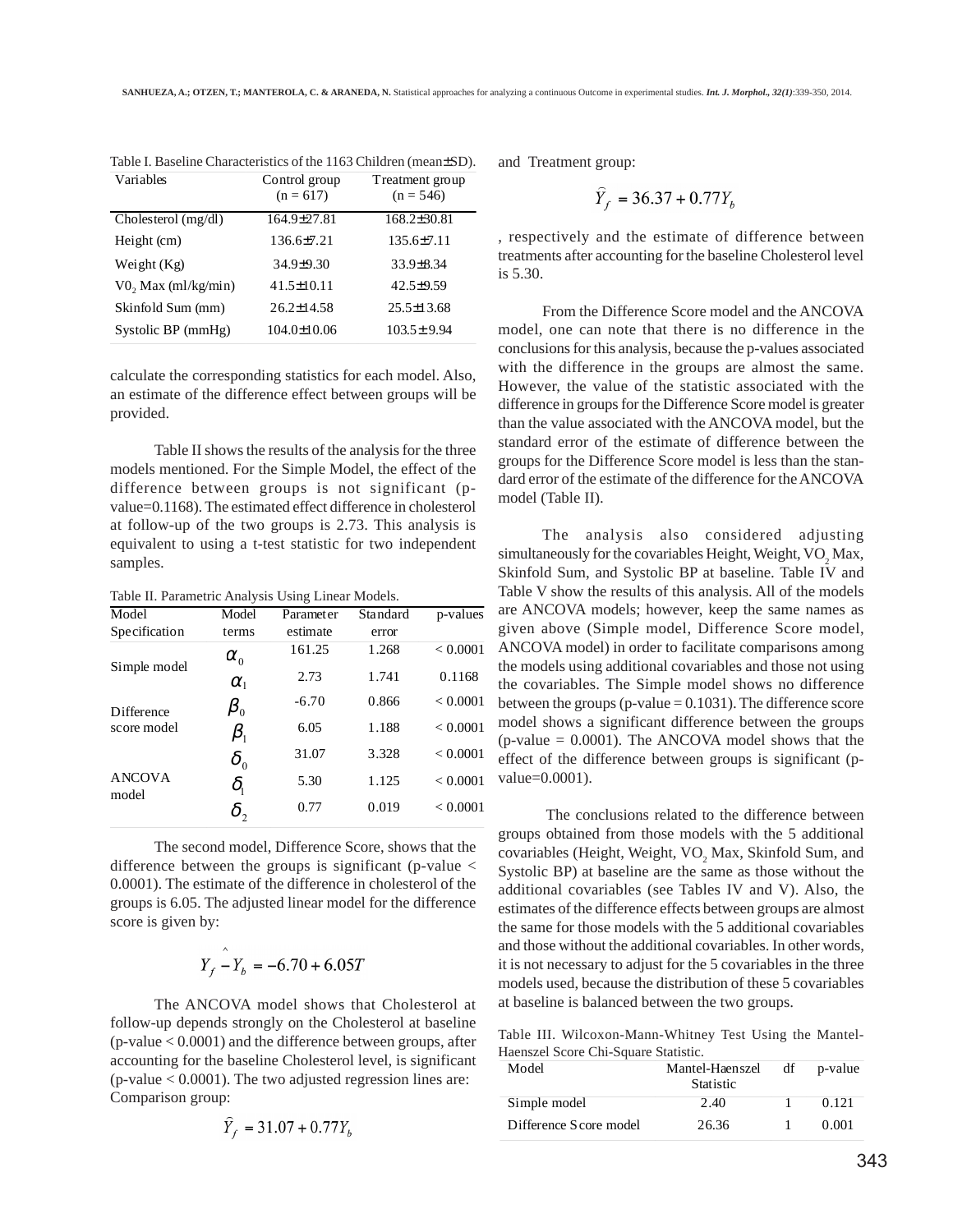|                     |  | Table IV. Rank Analysis of Covariance combined with Mantel- |  |  |
|---------------------|--|-------------------------------------------------------------|--|--|
| Haenszel Statistic. |  |                                                             |  |  |

| S pecification of the                                                               | Mantel-  | df | p-value |
|-------------------------------------------------------------------------------------|----------|----|---------|
| covariables                                                                         | Haenszel |    |         |
| Cholesterol at baseline $(Y_h)$                                                     | 15.79    |    | 0.001   |
| Y <sub>b</sub> , Height, Weight, VO <sub>2</sub> Max,<br>S kinfold Sum, Systolic BP | 18.49    |    | 0.001   |

**3.2 Non-parametric Analysis**. The Wilcoxon-Mann-Whitney test was used to analyze the Simple model (no baseline data) and the Difference Score model. This test converges to the Mantel-Haenszel mean score statistic for the special case of one stratum when rank scores are used. In this example, the sample size is large enough, so that Mantel-Haenszel is appropriate for providing confirmatory inferences for treatment group being better than control group. PROC FREQ in SAS was employed to calculate the Mantel-Haenszel statistic.

For the Simple model, Table III shows the Mantel-Haenszel mean score statistic, which indicates that there is no a significant difference between treatment group and control group (chi-square  $= 2.401$ , 1 df, p-value  $= 0.121$ ). Also, this table shows that for the Difference Score model, the Mantel-Haenszel mean score statistic is equal to 26.359

with 1 df, corresponding to a p-value of 0.001. Therefore, the cholesterol level change differs between the treatment group and the control group.

The ANCOVA analysis was carried out using Rank Analysis of Covariance combined with the extended Mantel-Haenszel statistics. This methodology can be implemented in the SAS System, by using PROC RANK, PROC REG, and PROC FREQ.

The ANCOVA analysis results with cholesterol at baseline as the only covariable is given in Table IV. The Mantel-Haenszel statistic is equal to 15.79, with 1 df, and a p-value of 0.001; which indicates a clearly significant difference between treatment group and control group after accounting for the cholesterol level at baseline.

In the ANCOVA analysis with cholesterol, Height, Weight,  $\rm{VO}_2$  Max, Skinfold Sum, and Systolic BP at baseline as the covariables; the Mantel-Haenszel statistic was equal to 18.49, 1 df, with corresponding p-value of 0.001. Thus, there is a significant difference between treatment group and control group after adjusting for the additional baseline covariables. The Mantel-Haenszel statistic from this model is just slightly larger than for the ANCOVA model with

| <b>Model Specification</b>    |                   | <b>Parameter Standard</b> |       |          |
|-------------------------------|-------------------|---------------------------|-------|----------|
|                               | Covariable        | <b>Estimate</b>           | Error | p-values |
| Simple model                  | Pro gram          | 2.79                      | 1.713 | 0.1031   |
|                               | Height            | $-0.65$                   | 0.21  | 0.0026   |
|                               | Weight            | 0.16                      | 0.296 | 0.5896   |
|                               | Uptake            | $-0.16$                   | 0.120 | 0.1829   |
|                               | Skinfold Sum      | 0.30                      | 0.145 | 0.042    |
|                               | <b>SBP</b>        | 0.05                      | 0.093 | 0.578    |
| <b>Difference Score model</b> | Pro gram          | 6.36                      | 1.182 | 0.0001   |
|                               | Height            | $-0.17$                   | 0.148 | 0.2532   |
|                               | Weight            | 0.12                      | 0.204 | 0.5606   |
|                               | Uptake            | 0.17                      | 0.083 | 0.0359   |
|                               | Skinfold Sum      | $-0.001$                  | 0.100 | 0.9932   |
|                               | <b>SBP</b>        | $-0.19$                   | 0.064 | 0.0024   |
| <b>ANCOVA</b> model           | Pro gram          | 5.56                      | 1.124 | 0.0001   |
|                               | Cholestrol at Bl. | 0.77                      | 0.020 | 0.0001   |
|                               | Height            | $-0.28$                   | 0.141 | 0.0495   |
|                               | Weight            | 0.13                      | 0.194 | 0.5087   |
|                               | Uptake            | 0.10                      | 0.079 | 0.2105   |
|                               | Skinfld Sum       | 0.07                      | 0.096 | 0.4892   |
|                               | <b>SBP</b>        | $-0.14$                   | 0.061 | 0.0225   |

Table V. Analysis Parametric Using Additional Covariables at Baseline.

344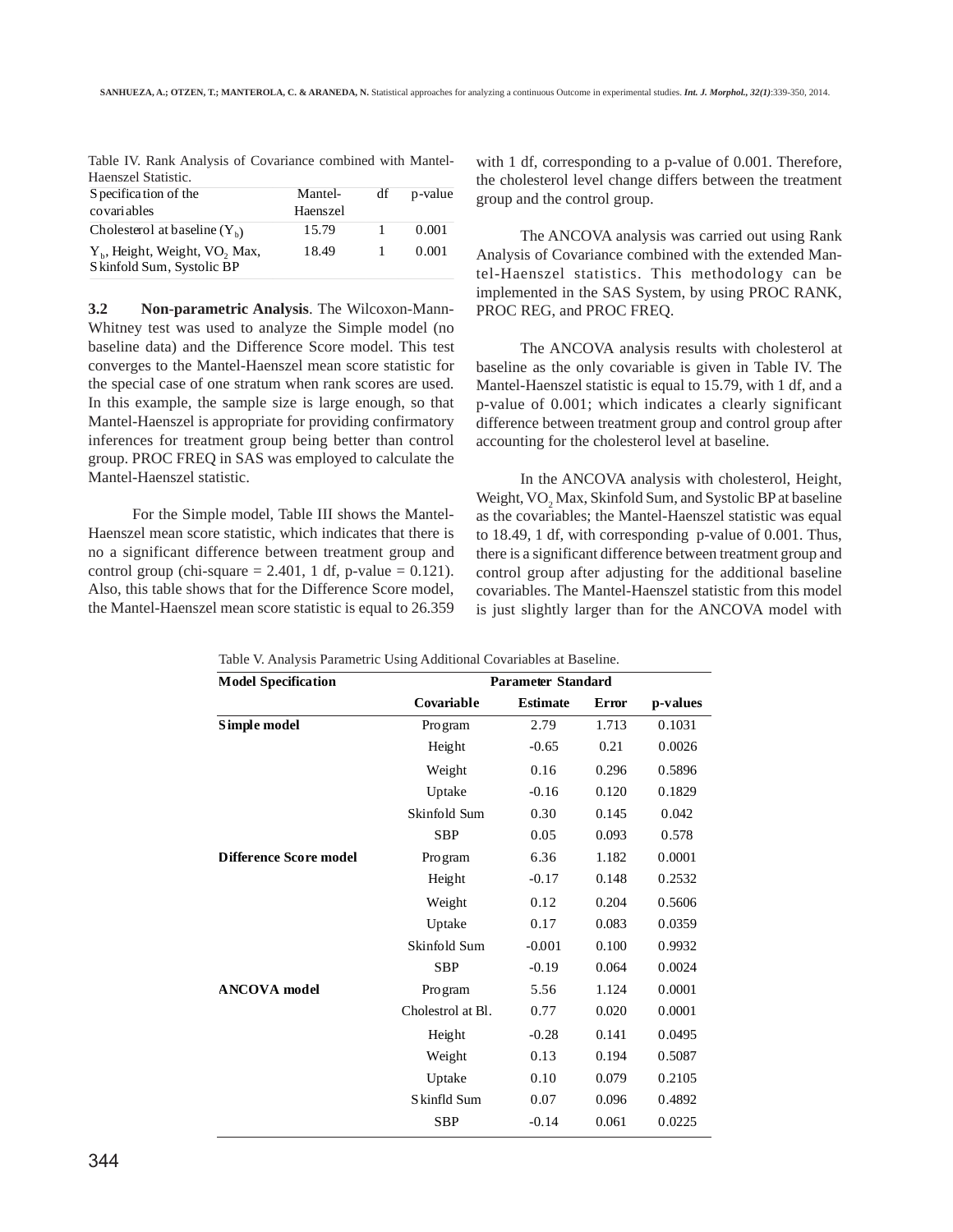cholesterol as the only covariable. One of the reasons for this is the balance in the baseline distribution of these additional covariables for the two groups (see Table I).

The results from nonparametric methods agree with the results obtained using parametric methods.

#### **Simulations**

**Simulation Process**. This section considers the estimation of the difference effect between groups for the three models mentioned in section 1 using a simulation process. The data utilized for fitting the three models (Simple model, Difference Score model, and ANCOVA model) is generated in the following manner:

A) The outcome variable at baseline,  $Y_{bi}$ , is generated as following:

$$
Y_{bi} = 165 + \left\{1 - \rho\right)\sigma^2\right\}^{2/2} \left(Z_{1i} + \left(\frac{\rho}{1 - \rho}\right)^{1/2} Z_{3i}\right) , \quad i = I, 2, ..., n
$$

Where  $Z_{i}$  and  $Z_{3i}$  are independent N (0, 1).

The random variables  $Z_{1i}$  and  $Z_{3i}$  were created using the function RANNOR in SAS.

B) By using randomization, half of the n data generated at baseline is assigned to the control group and the other half is assigned to the treatment group. PROC PLAN in SAS was used to assign at random.

C) The outcome variable at follow-up,  $Y_{\hat{n}}$ , is generated in the following manner:

i) If the participant belong to the control group, then

$$
Y_{f i} = 165 + \left\{1 - \rho\right)\sigma^2\right\}^{2/2} \left(Z_{2i} + \left(\frac{\rho}{1 - \rho}\right)^{1/2} Z_{3i}\right) , \quad i = 1, 2, ..., n/2
$$

Where  $Z_{2i}$  and  $Z_{3i}$  are independent N (0, 1).

The random variable  $Z_{2i}$  was created using the function RANNOR in SAS, and  $Z_{ij}$  has values as before.

 ii) If the participant belong to the treatment group, then

$$
Y_{f i} = \beta + 165 + \left\{1 - \rho\right)\sigma^2\right\}^{1/2} \left(Z_{2i} + \left(\frac{\rho}{1 - \rho}\right)^{1/2} Z_{3i}\right) , i = n/2, 2, ..., n
$$

where  $Z_{2i}$  and  $Z_{3i}$  are as before; and  $\beta$  represents the difference effect between the two groups.

Note that the outcome variable at baseline and followup as generated above have the same variance  $\sigma^2$ , and the correlation between these two variables is equal to  $\rho$ .

The estimation of the difference effect between groups can be affected by different conditions, such as:

a) The standard deviation of the outcome variables at baseline and follow-up, which is assumed to be the same. Two different values will be used:  $\sigma = 10$  and 30

The correlation,  $\rho$ , between the outcome variables at baseline and follow-up. The simulation will use the following values:  $\rho = 0.4$  and 0.7

The difference effect between groups,  $\beta$ . Three different values will be used:  $\beta$  = 2, 5, and 10

The sample size, *n*. Two different sample sizes will be used:  $n = 100$  and 1000

Thus, combining all the possible values for  $\sigma$ ,  $\rho$ ,  $\beta$ and *n*, there are 24 different scenarios that one can analyze for comparing the three models of interest. For each of these 24 scenarios, three hundred simulations will be performed.

## **RESULTS**

This section presents the results of the simulation, which are tabulated for the 24 scenarios mentioned before. Appendix contains these tables that present the estimation of the difference effect between groups, the statistical tests, and the p-values for the three models fitted.

In general, the results for the three models show that the estimates of the difference effect between groups are unbiased. Also, when the correlation between the outcome variable at baseline and follow-up is small ( $\rho = 0.4$ ), the estimated variance of the estimated difference effect between groups under the Simple model is less than that under the Difference Score model. However, when this correlation is high ( $\rho = 0.7$ ) the estimated variance of the estimated difference effect between groups under the Simple model is greater than that under the Difference Score model. The results also show that the estimated variance of the estimated difference of group effects under ANCOVA model is the smallest.

For a small value of the correlation between outcome variable at baseline and follow-up,  $\rho = 0.4$ , on average the p-value associated with the difference effect between groups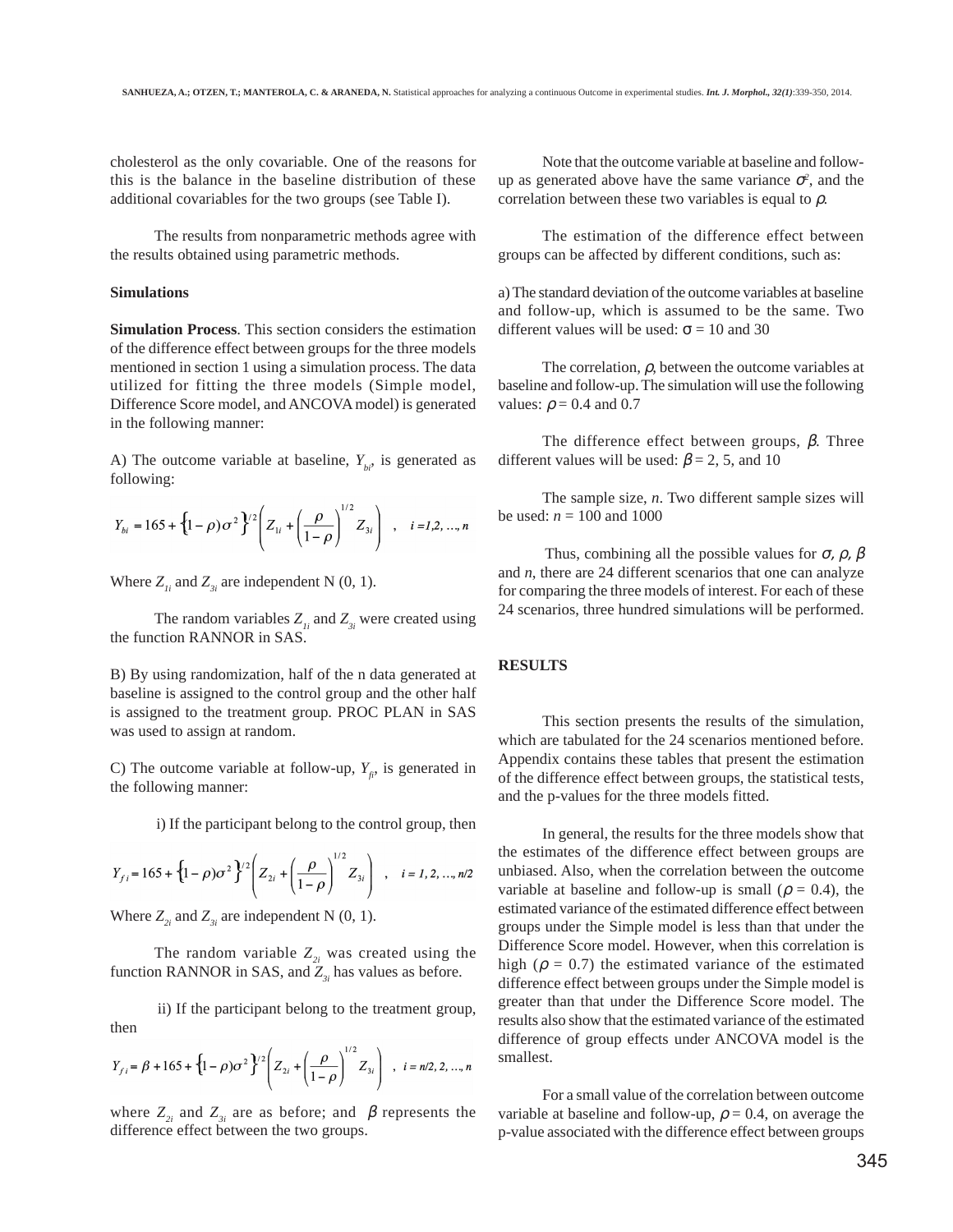under the Simple model is less than that under the Difference Score model. However, on average the p-value associated with the difference of group effects under ANCOVA model is the lowest, but this value does not vary much with respect to the p-value under the Simple model. Thus, when  $\rho$  is small one can fit the Simple model or ANCOVA model and get the same conclusion with respect to the difference in groups. Also, when the value of  $\rho$  is high, on average the p-values associated with the difference effect between groups under Difference Score model are similar to those under ANCOVA model, so one can fit any of these two models. Therefore, if  $\rho$  is small one can say that the p-value obtained under the Difference Score model is the most conservative. But, if  $\rho$ is large, the p-value under the Simple model is the most conservative.

One can see that the p-values (for the three models) associated with the difference of groups effect when the Standard Deviation is small, SD=10, are less than when the Standard Deviation is high, SD=30.

For a small sample size,  $n = 100$ , and a small value of  $\beta$ ,  $\beta$  = 2, there are no significant p-values (< 0.05), i.e. no significant difference effect between groups. Now, for a small sample size and a medium value of  $\beta$ ,  $\beta = 5$ , there are significant p-values under the Difference Score model and ANCOVA model, only when the Standard Deviation is small and the correlation between the outcome variable at baseline and follow-up is large. When the sample size is small and  $\beta$ is large, there are significant p-values for the three models only when the Standard Deviation is small.

For a large sample size,  $n = 1000$ , and a small value of  $\beta$  there are significant p-values under the three models only when the Standard Deviation is small. Also, for a large sample size and a medium value of  $\beta$ , there are significant p-values under the three models when the Standard Deviation is small; but also under the Difference Score model and ANCOVA model when the Standard Deviation and  $\rho$  are large. If the sample size and  $\beta$  are large, then all of the pvalues are significant.

#### **APPENDIX**

This appendix contains the tables that present the estimation of the difference effect between groups, the statistical tests, and the p-values for the three parametric models fitted using simulation.

Table Scenario 1 and 2:  $n = 100$ ,  $r = 0.40$ , and  $\beta = 2$ .

|                            |         | $SD = 10$        |         | $SD = 30$        |  |  |
|----------------------------|---------|------------------|---------|------------------|--|--|
|                            | Mean    | <b>STD</b> Error | Mean    | <b>STD</b> Error |  |  |
| <b>BETA-SIMPLE</b>         | 2.13    | 2.106            | 1.98    | 6.063            |  |  |
| <b>BETA-DIFFERENCE</b>     | 2.15    | 2.163            | 1.86    | 7.214            |  |  |
| <b>BETA-ANCOVA</b>         | 2.13    | 1.885            | 1.88    | 5.797            |  |  |
| <b>TEST-SIMPLE</b>         | 1.06    | 1.057            | 0.33    | 1.021            |  |  |
| <b>TEST-DIFFERENCE</b>     | 0.98    | 0.992            | 0.28    | 1.111            |  |  |
| <b>TEST-ANCOVA</b>         | 1.15    | 1.023            | 0.34    | 1.063            |  |  |
| <b>P-VALUES-SIMPLE</b>     | 0.35848 | 0.30005          | 0.47036 | 0.28277          |  |  |
| <b>P-VALUES-DIFFERENCE</b> | 0.37286 | 0.30355          | 0.46891 | 0.30416          |  |  |
| <b>P-VALUES-ANCOVA</b>     | 0.33605 | 0.29843          | 0.46766 | 0.29641          |  |  |
|                            |         |                  |         |                  |  |  |

Table Scenario 3 and 4:  $n = 100$ ,  $\rho = 0.70$ , and  $\beta = 2$ .

|                            |         | $SD = 10$        |         | $SD = 30$        |
|----------------------------|---------|------------------|---------|------------------|
|                            | Mean    | <b>STD Error</b> | Mean    | <b>STD Error</b> |
| <b>BETA-SIMPLE</b>         | 1.89    | 2.028            | 1.94    | 5.996            |
| <b>BETA-DIFFERENCE</b>     | 2.00    | 1.573            | 1.84    | 4.499            |
| <b>BETA-ANCOVA</b>         | 1.96    | 1.433            | 1.86    | 4.169            |
| <b>TEST-SIMPLE</b>         | 0.95    | 1.015            | 0.32    | 1.005            |
| <b>TEST-DIFFERENCE</b>     | 1.29    | 1.024            | 0.41    | 0.992            |
| <b>TEST-ANCOVA</b>         | 1.37    | 1.006            | 0.44    | 0.991            |
| <b>P-VALUES-SIMPLE</b>     | 0.36872 | 0.28276          | 0.47383 | 0.29576          |
| <b>P-VALUES-DIFFERENCE</b> | 0.30409 | 0.29458          | 0.47793 | 0.28864          |
| <b>P-VALUES-ANCOVA</b>     | 0.28777 | 0.29518          | 0.46265 | 0.28229          |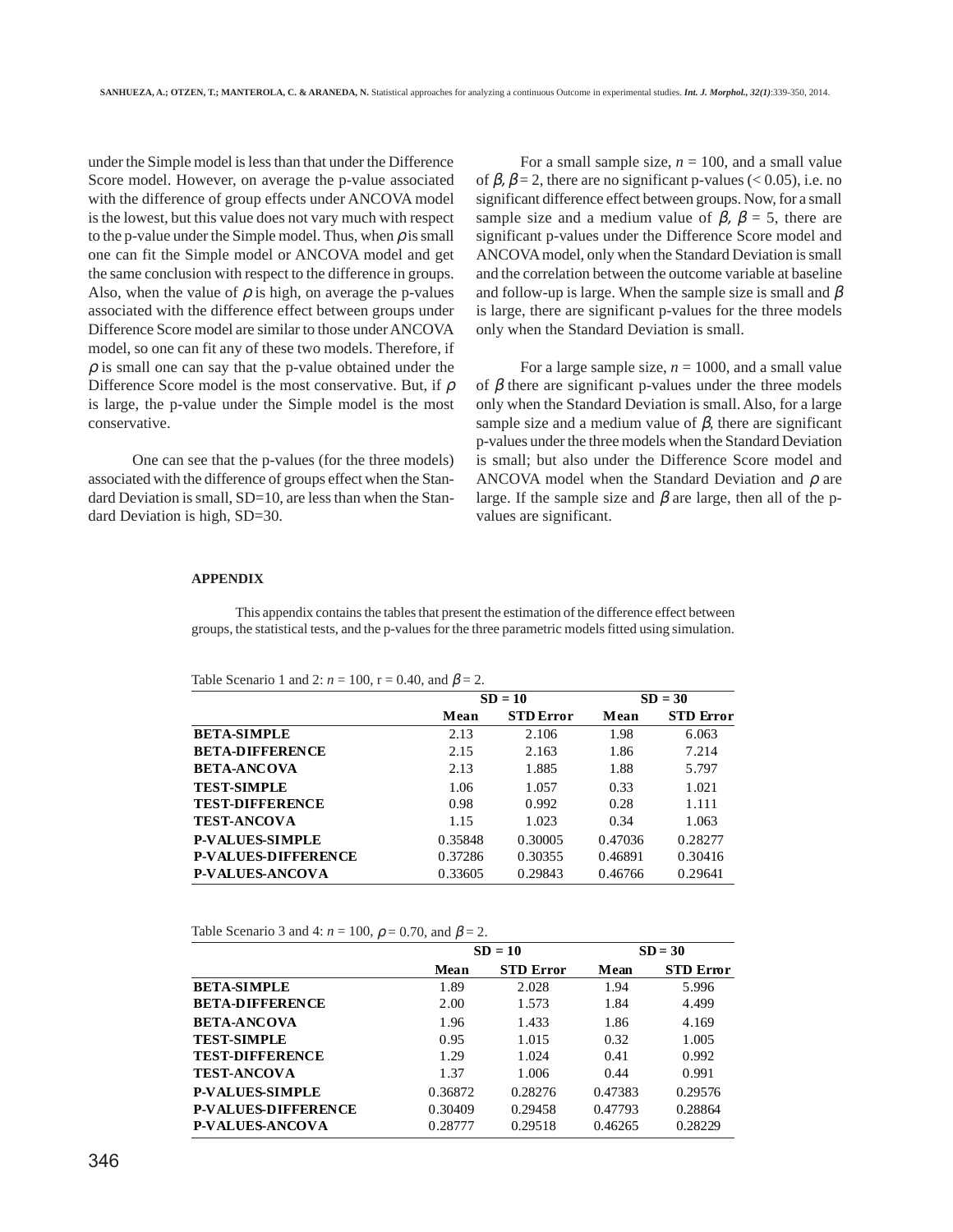Table Scenario 5 and 6:  $n = 100$ ,  $\rho = 0.40$ , and  $\beta = 5$ .

|                            | $SD = 10$ |                  | $SD = 30$ |                  |
|----------------------------|-----------|------------------|-----------|------------------|
|                            | Mean      | <b>STD Error</b> | Mean      | <b>STD Error</b> |
| <b>BETA-SIMPLE</b>         | 4.82      | 2.019            | 4.84      | 5.826            |
| <b>BETA-DIFFERENCE</b>     | 4.95      | 2.186            | 5.12      | 6.089            |
| <b>BETA-ANCOVA</b>         | 4.86      | 1.865            | 4.92      | 5.214            |
| <b>TEST-SIMPLE</b>         | 2.43      | 1.029            | 0.81      | 0.981            |
| <b>TEST-DIFFERENCE</b>     | 2.27      | 1.011            | 0.78      | 0.929            |
| <b>TEST-ANCOVA</b>         | 2.66      | 1.033            | 0.89      | 0.947            |
| <b>P-VALUES-SIMPLE</b>     | 0.07872   | 0.15343          | 0.41614   | 0.31024          |
| <b>P-VALUES-DIFFERENCE</b> | 0.09707   | 0.16577          | 0.43133   | 0.31093          |

Table Scenario 7 and 8:  $n = 100$ ,  $\rho = 0.70$ , and  $\beta = 5$ .

|                            | $SD = 10$ |                  | $SD = 30$ |                  |
|----------------------------|-----------|------------------|-----------|------------------|
|                            | Mean      | <b>STD Error</b> | Mean      | <b>STD Error</b> |
| <b>BETA-SIMPLE</b>         | 5.14      | 1.838            | 5.22      | 6.605            |
| <b>BETA-DIFFERENCE</b>     | 5.03      | 1.609            | 5.22      | 4.840            |
| <b>BETA-ANCOVA</b>         | 5.07      | 1.440            | 5.29      | 4.583            |
| <b>TEST-SIMPLE</b>         | 2.59      | 0.954            | 0.88      | 1.127            |
| <b>TEST-DIFFERENCE</b>     | 3.27      | 1.077            | 1.13      | 1.050            |
| <b>TEST-ANCOVA</b>         | 3.56      | 1.055            | 1.24      | 1.073            |
| <b>P-VALUES-SIMPLE</b>     | 0.05799   | 0.11358          | 0.36145   | 0.29418          |
| <b>P-VALUES-DIFFERENCE</b> | 0.02131   | 0.05847          | 0.33487   | 0.29490          |
| <b>P-VALUES-ANCOVA</b>     | 0.01134   | 0.03742          | 0.30168   | 0.28182          |

Table Scenario 9 and 10:  $n = 100$ ,  $\rho = 0.40$ , and  $\beta = 10$ .

| $SD = 10$ |                  | $SD = 30$ |                  |
|-----------|------------------|-----------|------------------|
| Mean      | <b>STD</b> Error | Mean      | <b>STD Error</b> |
| 10.04     | 2.012            | 10.33     | 6.121            |
| 10.07     | 2.265            | 10.58     | 6.578            |
| 10.03     | 1.899            | 10.44     | 5.648            |
| 5.07      | 1.133            | 1.75      | 1.039            |
| 4.61      | 1.062            | 1.62      | 1.018            |
| 5.50      | 1.161            | 1.91      | 1.041            |
| 0.00067   | 0.00499          | 0.20891   | 0.26155          |
| 0.00088   | 0.00324          | 0.22627   | 0.26307          |
| 0.00015   | 0.00153          | 0.17873   | 0.24662          |
|           |                  |           |                  |

Table Scenario 11 and 12:  $n = 100$ ,  $\rho = 0.70$ , and  $\beta = 10$ .

|                            |             | $SD = 10$        |         | $SD = 30$        |  |
|----------------------------|-------------|------------------|---------|------------------|--|
|                            | <b>Mean</b> | <b>STD</b> Error | Mean    | <b>STD Error</b> |  |
| <b>BETA-SIMPLE</b>         | 9.86        | 1.966            | 10.12   | 6.017            |  |
| <b>BETA-DIFFERENCE</b>     | 9.87        | 1.635            | 10.10   | 4.712            |  |
| <b>BETA-ANCOVA</b>         | 9.85        | 1.488            | 10.15   | 4.267            |  |
| <b>TEST-SIMPLE</b>         | 4.98        | 1.036            | 1.70    | 1.033            |  |
| <b>TEST-DIFFERENCE</b>     | 6.39        | 1.181            | 2.17    | 1.018            |  |
| <b>TEST-ANCOVA</b>         | 6.91        | 1.179            | 2.36    | 1.014            |  |
| <b>P-VALUES-SIMPLE</b>     | 0.00069     | 0.00416          | 0.19848 | 0.23299          |  |
| <b>P-VALUES DIFFERENCE</b> | $7.64E-6$   | 0.00004          | 0.12490 | 0.20897          |  |
| <b>P-VALUES-ANCOVA</b>     | $2.93E-6$   | 0.00003          | 0.09195 | 0.16248          |  |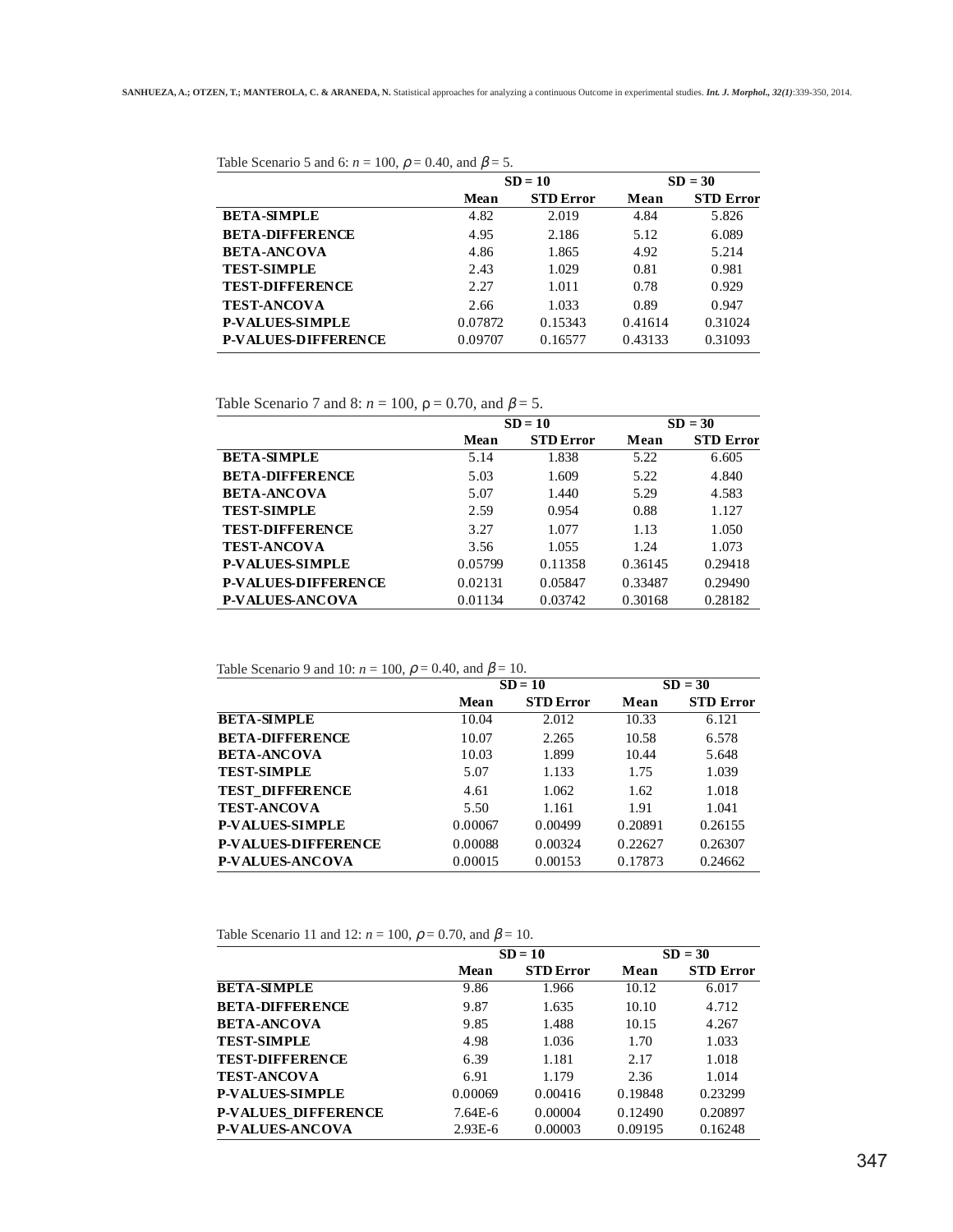|                            | $SD = 10$ |                  | $SD = 30$ |                  |
|----------------------------|-----------|------------------|-----------|------------------|
|                            | Mean      | <b>STD Error</b> | Mean      | <b>STD Error</b> |
| <b>BETA-SIMPLE</b>         | 1.97      | 0.666            | 2.04      | 1.971            |
| <b>BETA-DIFFERENCE</b>     | 1.96      | 0.752            | 1.91      | 2.060            |
| <b>BETA-ANCOVA</b>         | 1.97      | 0.627            | 1.98      | 1.751            |
| <b>TEST-SIMPLE</b>         | 3.11      | 1.055            | 1.08      | 1.039            |
| <b>TEST-DIFFERENCE</b>     | 2.83      | 1.091            | 0.92      | 0.990            |
| <b>TEST-ANCOVA</b>         | 3.39      | 1.087            | 1.14      | 1.007            |
| <b>P-VALUES-SIMPLE</b>     | 0.03570   | 0.09729          | 0.35508   | 0.30024          |
| <b>P-VALUES-DIFFERENCE</b> | 0.05372   | 0.13366          | 0.37632   | 0.29190          |
| <b>P-VALUES-ANCOVA</b>     | 0.02632   | 0.09137          | 0.34435   | 0.30417          |

Table Scenario 15 and 16:  $n = 1000$ ,  $\rho = 0.70$ , and  $\beta = 2$ .

|                            | $SD = 10$ |                  | $SD = 30$ |                  |
|----------------------------|-----------|------------------|-----------|------------------|
|                            | Mean      | <b>STD</b> Error | Mean      | <b>STD Error</b> |
| <b>BETA-SIMPLE</b>         | 1.99      | 0.627            | 2.13      | 1.878            |
| <b>BETA-DIFFERENCE</b>     | 1.99      | 0.459            | 1.96      | 1.506            |
| <b>BETA-ANCOVA</b>         | 1.99      | 0.425            | 2.01      | 1.402            |
| <b>TEST-SIMPLE</b>         | 3.14      | 0.985            | 1.12      | 0.989            |
| <b>TEST-DIFFERENCE</b>     | 4.08      | 0.943            | 1.34      | 1.029            |
| <b>TEST-ANCOVA</b>         | 4.41      | 0.945            | 1.49      | 1.037            |
| <b>P-VALUES-SIMPLE</b>     | 0.02572   | 0.06895          | 0.35095   | 0.30204          |
| <b>P-VALUES-DIFFERENCE</b> | 0.00260   | 0.00817          | 0.28877   | 0.28628          |
| <b>P-VALUES-ANCOVA</b>     | 0.00100   | 0.00407          | 0.26459   | 0.28391          |

Table Scenario 17 and 18:  $n = 1000$ ,  $\rho = 0.40$ , and  $\beta = 5$ .

|                            | $SD = 10$ |                  | $SD = 30$ |                  |
|----------------------------|-----------|------------------|-----------|------------------|
|                            | Mean      | <b>STD Error</b> | Mean      | <b>STD Error</b> |
| <b>BETA-SIMPLE</b>         | 5.01      | 0.609            | 5.04      | 1.973            |
| <b>BETA-DIFFERENCE</b>     | 5.02      | 0.682            | 4.97      | 2.263            |
| <b>BETA-ANCOVA</b>         | 5.01      | 0.564            | 5.01      | 1.843            |
| <b>TEST-SIMPLE</b>         | 7.92      | 0.979            | 2.65      | 1.036            |
| <b>TEST-DIFFERENCE</b>     | 7.25      | 1.003            | 2.39      | 1.085            |
| <b>TEST-ANCOVA</b>         | 8.65      | 0.999            | 2.87      | 1.052            |
| <b>P-VALUES-SIMPLE</b>     | 8.5E-10   | 7.33E-9          | 0.06329   | 0.14258          |
| <b>P-VALUES-DIFFERENCE</b> | $3.93E-8$ | 3.87E-7          | 0.10024   | 0.19833          |
| <b>P-VALUES-ANCOVA</b>     | $5.5E-11$ | $7.6E-10$        | 0.05272   | 0.14443          |

Table Scenario 19 and 20:  $n = 1000$ ,  $\rho = 0.70$ , and  $\beta = 5$ .

|                            | $SD = 10$ |                  | $SD = 30$ |                  |
|----------------------------|-----------|------------------|-----------|------------------|
|                            | Mean      | <b>STD</b> Error | Mean      | <b>STD Error</b> |
| <b>BETA-SIMPLE</b>         | 4.96      | 0.605            | 5.06      | 1.832            |
| <b>BETA-DIFFERENCE</b>     | 4.97      | 0.443            | 5.01      | 1.463            |
| <b>BETA-ANCOVA</b>         | 4.96      | 0.409            | 5.02      | 1.322            |
| <b>TEST-SIMPLE</b>         | 7.83      | 0.977            | 2.67      | 0.966            |
| <b>TEST-DIFFERENCE</b>     | 10.13     | 0.933            | 3.41      | 1.006            |
| <b>TEST-ANCOVA</b>         | 10.97     | 0.950            | 3.71      | 0.983            |
| <b>P-VALUES-SIMPLE</b>     | 2.43E-9   | 2.39E-9          | 0.05610   | 0.12928          |
| <b>P-VALUES-DIFFERENCE</b> | 5.4E-16   | 7.9E-15          | 0.01535   | 0.05037          |
| <b>P-VALUES-ANCOVA</b>     | $1.4E-18$ | 0.00000          | 0.00715   | 0.02379          |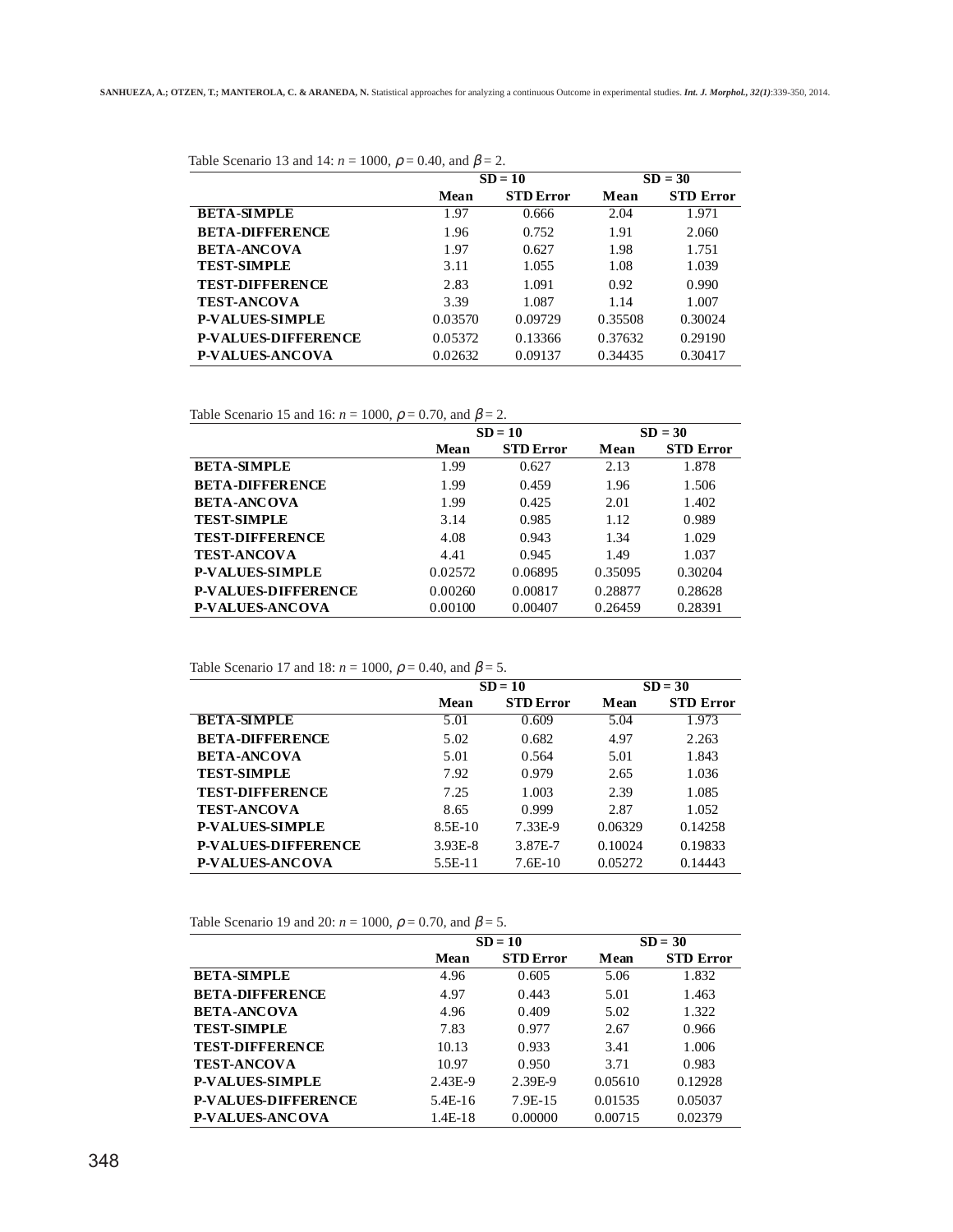|                            | $SD = 10$ |                  | $SD = 30$ |                  |
|----------------------------|-----------|------------------|-----------|------------------|
|                            | Mean      | <b>STD</b> Error | Mean      | <b>STD Error</b> |
| <b>BETA-SIMPLE</b>         | 10.02     | 0.637            | 9.80      | 1.823            |
| <b>BETA-DIFFERENCE</b>     | 10.04     | 0.702            | 9.94      | 2.131            |
| <b>BETA-ANCOVA</b>         | 10.03     | 0.582            | 9.85      | 1.727            |
| <b>TEST-SIMPLE</b>         | 15.88     | 1.067            | 5.17      | 0.978            |
| <b>TEST-DIFFERENCE</b>     | 14.52     | 1.047            | 4.77      | 1.018            |
| <b>TEST-ANCOVA</b>         | 17.34     | 1.061            | 5.66      | 1.001            |
| <b>P-VALUES-SIMPLE</b>     | 0.00000   | 0.00000          | 0.00019   | 0.00144          |
| <b>P-VALUES-DIFFERENCE</b> | 0.00000   | 0.00000          | 0.00086   | 0.00784          |
| <b>P-VALUES-ANCOVA</b>     | 0.00000   | 0.00000          | 0.00007   | 0.00103          |

Table Scenario 21 and  $22: n = 1000$ ,  $q = 0.40$ , and  $\beta = 10$ .

Table Scenario 23 and 24:  $n = 1000$ ,  $\rho = 0.70$ , and  $\beta = 10$ .

|                            | $SD = 10$ |                  | $SD = 30$ |                  |
|----------------------------|-----------|------------------|-----------|------------------|
|                            | Mean      | <b>STD</b> Error | Mean      | <b>STD Error</b> |
| <b>BETA-SIMPLE</b>         | 9.96      | 0.655            | 10.08     | 1.858            |
| <b>BETA-DIFFERENCE</b>     | 9.95      | 0.471            | 9.99      | 1.508            |
| <b>BETA-ANCOVA</b>         | 9.95      | 0.441            | 10.01     | 1.408            |
| <b>TEST-SIMPLE</b>         | 15.77     | 1.085            | 5.32      | 0.982            |
| <b>TEST-DIFFERENCE</b>     | 20.34     | 1.081            | 6.80      | 1.031            |
| <b>TEST-ANCOVA</b>         | 22.05     | 1.102            | 7.39      | 1.048            |
| <b>P-VALUES-SIMPLE</b>     | 0.00000   | 0.00000          | 0.00014   | 0.00127          |
| <b>P-VALUES-DIFFERENCE</b> | 0.00000   | 0.00000          | 7.67E-7   | 7.11E-6          |
| <b>P-VALUES-ANCOVA</b>     | 0.00000   | 0.00000          | 8.61E-9   | 5.23E-8          |

#### **DISCUSSION**

Under the three parametric models one can get an unbiased estimator for the difference effect between groups. When the correlation of the outcome variable at baseline and follow-up is less than 0.5, the variance of the estimator of the difference effect under the Simple model is less than that under the Difference score model. But if the correlation is bigger than 0.5, the variance of the estimator under the Difference Score model is less than that under the Simple model. However, in general the variance of the estimator of the difference effect under the ANCOVA model is the smallest.

The Simple model should be used under the belief that randomization produces balance in the outcome variable at baseline.

The Difference Score model should be used when randomization produces an imbalance in the outcome variable for treatment and control group, especially in smaller studies or also when a "change" variable is the outcome of interest.

The ANCOVA model is recommended when randomization produces an imbalance in the baseline value of the outcome variable for treatment and control group, especially in smaller studies.

From the simulation approach, if the correlation of the outcome variable at baseline and follow-up is small, one can fit either the Simple model or the ANCOVA model. Also, if this correlation is large one can fit either the Difference Score model or the ANCOVA model.

The overall recommendation of this paper is the complementary use of nonparametric methods and parametric methods for analyzing the data coming from an experimental study.

**SANHUEZA, A.; OTZEN, T.; MANTEROLA, C. & ARANEDA, N.** Métodos estadísticos para análizar un resultado continuo en estudios experimentales. *Int. J. Morphol., 32(1)*:339- 350, 2014.

**RESUMEN:** En estudios experimentales, la variable resultado se mide en el momento inicial y luego en diversas ocasiones. De este modo, se habla de mediciones de "línea de base" y seguimiento respectivamente. Lo interesante de esta materia es poder determinar si una vez aplicada una intervención, existen di